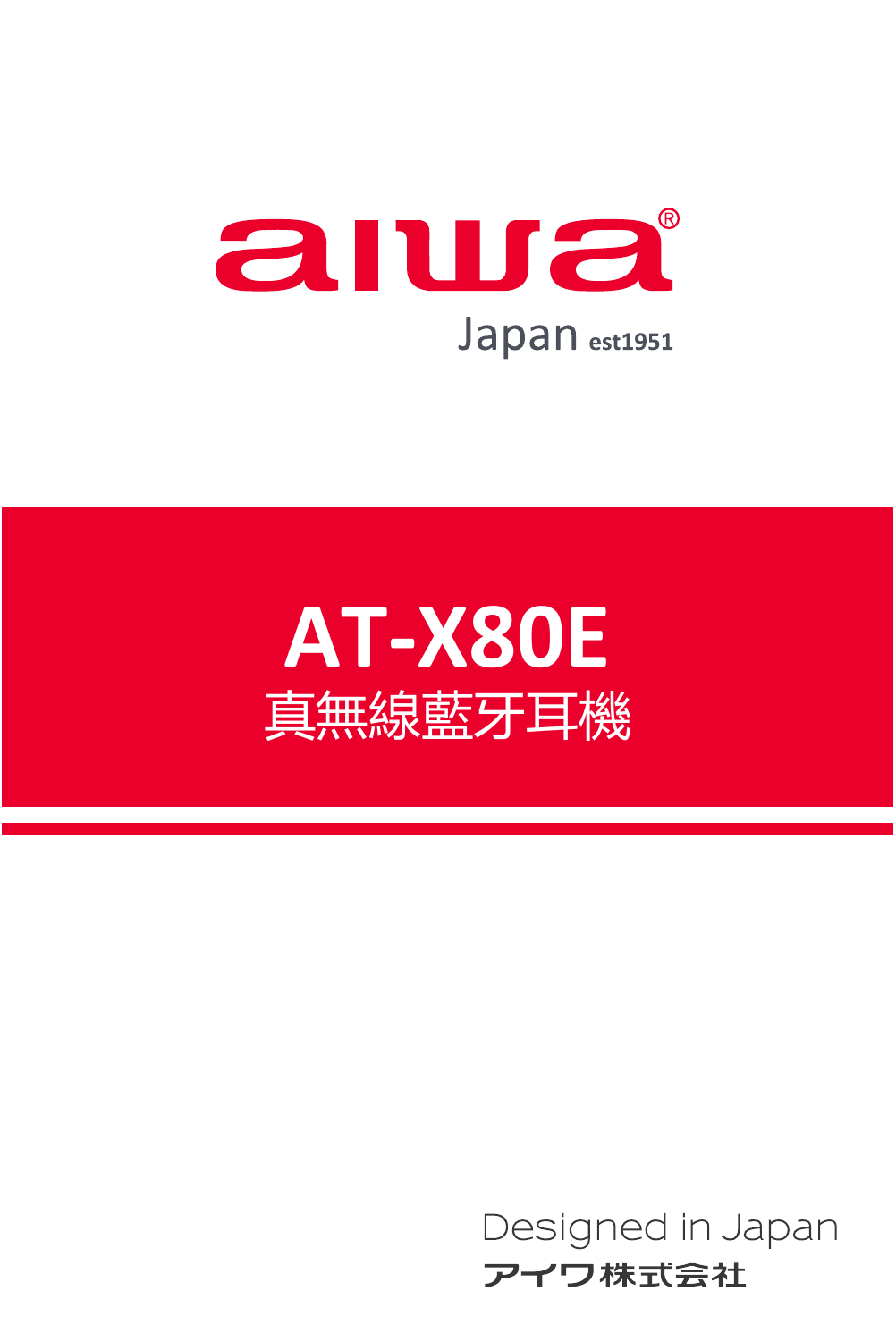



包裝清單

- AT-X80E 藍牙耳機主機 - AT-X80E 耳機充電盒 - Micro USB 充電線 - 備用大小耳帽 - 使用說明書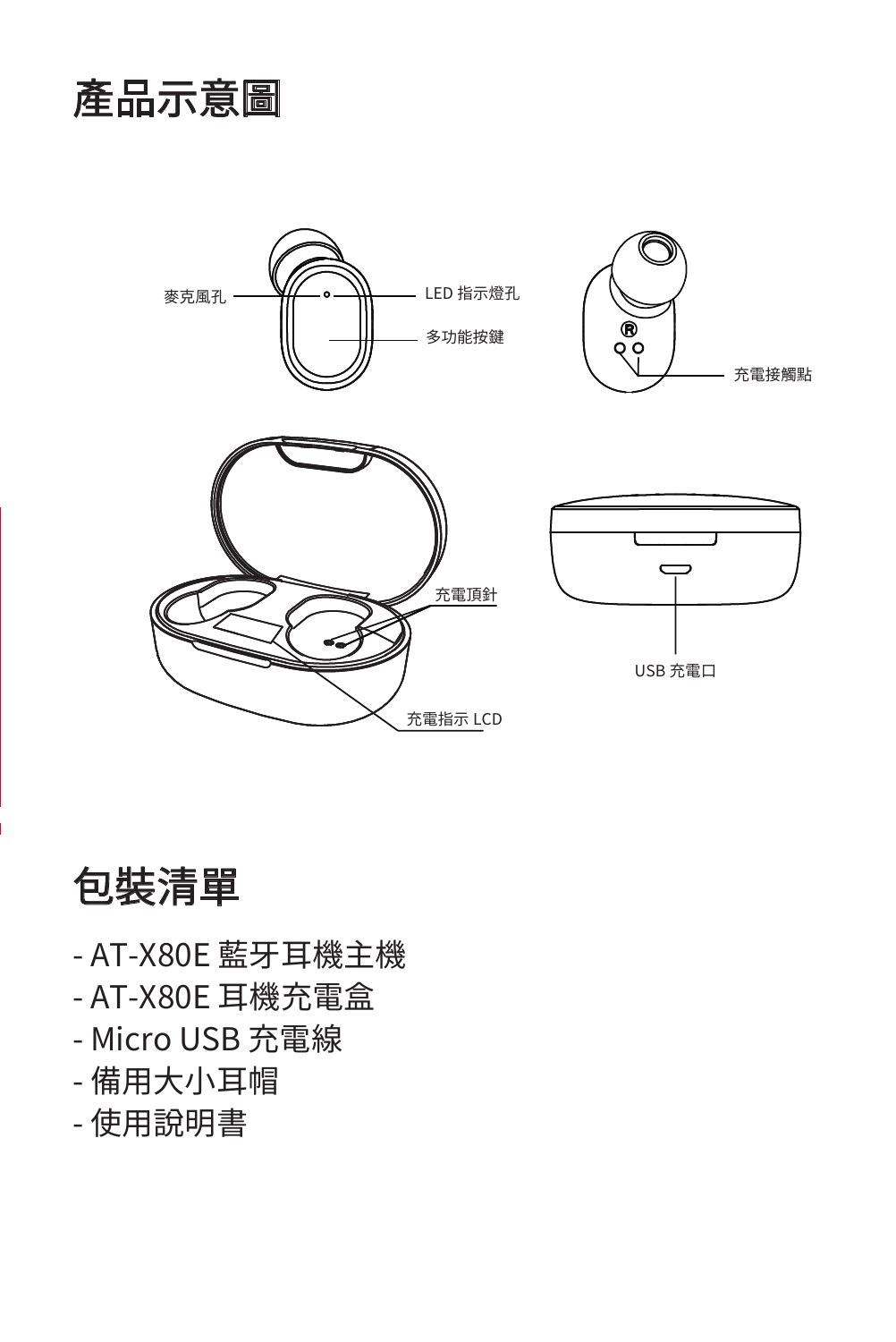## 產品規格

產品型號 : AT-X80E 藍牙版本 : V5.1 額定電壓 / 電流 : 5V 1A 總額定消耗電功率 : 3mW 電池規格 : 耳機本體 3.7V/38mAh ; 充電盒 3.7V/200mAh 支持模式 : HFP/HSP/A2DP/AVRCP 靈敏度 : 94dB±3dB S.P.L.@1KHz 傳輸距離 : 10 米 ( 無任何較大障礙物的理想環境中 ) 播放 / 通話時間 : 約 6-8 小時 ( 配合充電盒 ) 待機時間 : 約 70 天 充電時間 : 充電盒約 1.5 小時 ; 耳機本體約 1.5 小時 充電盒給耳機充電次數 : 約 1-2 次

#### 功能操作說明

1. 開機

將耳機從充電盒拿出自動開機,或長按左右耳機多功能按 鍵 3 秒開機。

2. 關機

將耳機放入充電盒自動關機或長按左右耳多功能按鍵 5 秒 關機。

3. 開機回連

當配對成功後,第二次開機時藍牙耳機優先進入回連狀態 自動回連已連接過的手機。

4. 播放 / 暫停

在待機狀態下,單擊左右耳機多功能按鍵均可直接播放音 樂,播放時單擊左右耳機多功能按鍵均可暫停播放。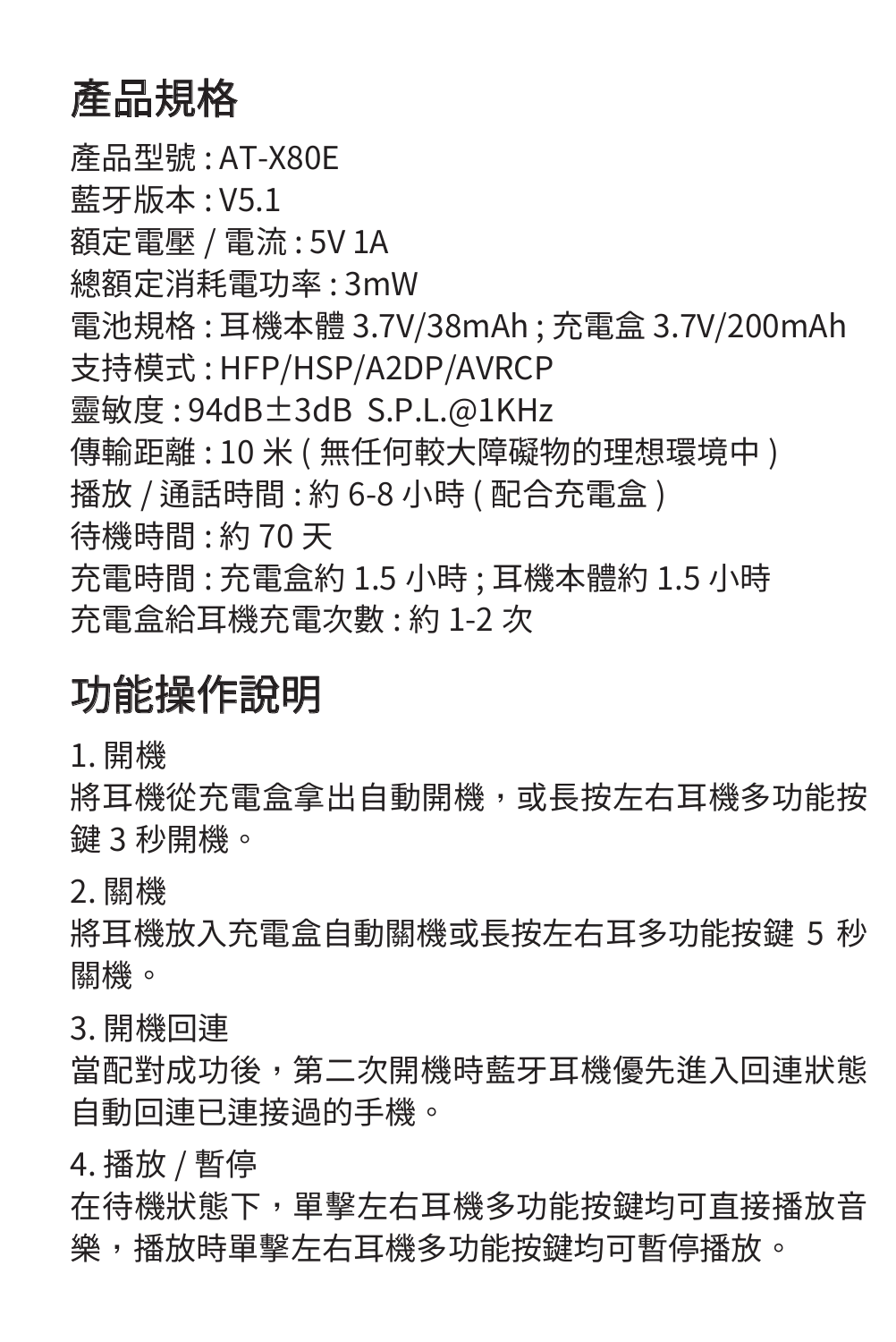5. 切換歌曲

播放音樂時長按左耳機多功能鍵 2 秒同時響" 滴" 一 聲切換到上一首,長按右耳機多功能鍵 2 秒同時響" 滴" 一聲切換到下一首。

6. 音量加減

雙擊左耳機多功能鍵逐漸加大音量,雙擊右耳機多功 能鍵逐漸減小音量。

7. 來電接聽

手機來雷時,單擊左右耳機多功能按鍵均可接聽雷話。

8. 來電掛斷

手機通話時,單擊左右耳機多功能按鍵均可掛斷電話。

9. 來電拒接

手機來雷時,長按左右耳機多功能按鍵 2 秒均可拒接 來電。

10. 末號重撥

在待機或者播放音樂時,3 擊左耳機多功能鍵即可撥 打您通話紀錄中最後一個撥打過的電話。

11. 啟動語音助手

3 擊右耳機多功能按鍵即可啟動蘋果 Siri 或谷歌語音 助手進行語音控制手機操作。

12. 低電量提示

當藍芽耳機電池電量不足時,間隔 30 秒播放一次電量 不足提示音直至耳機低電關機。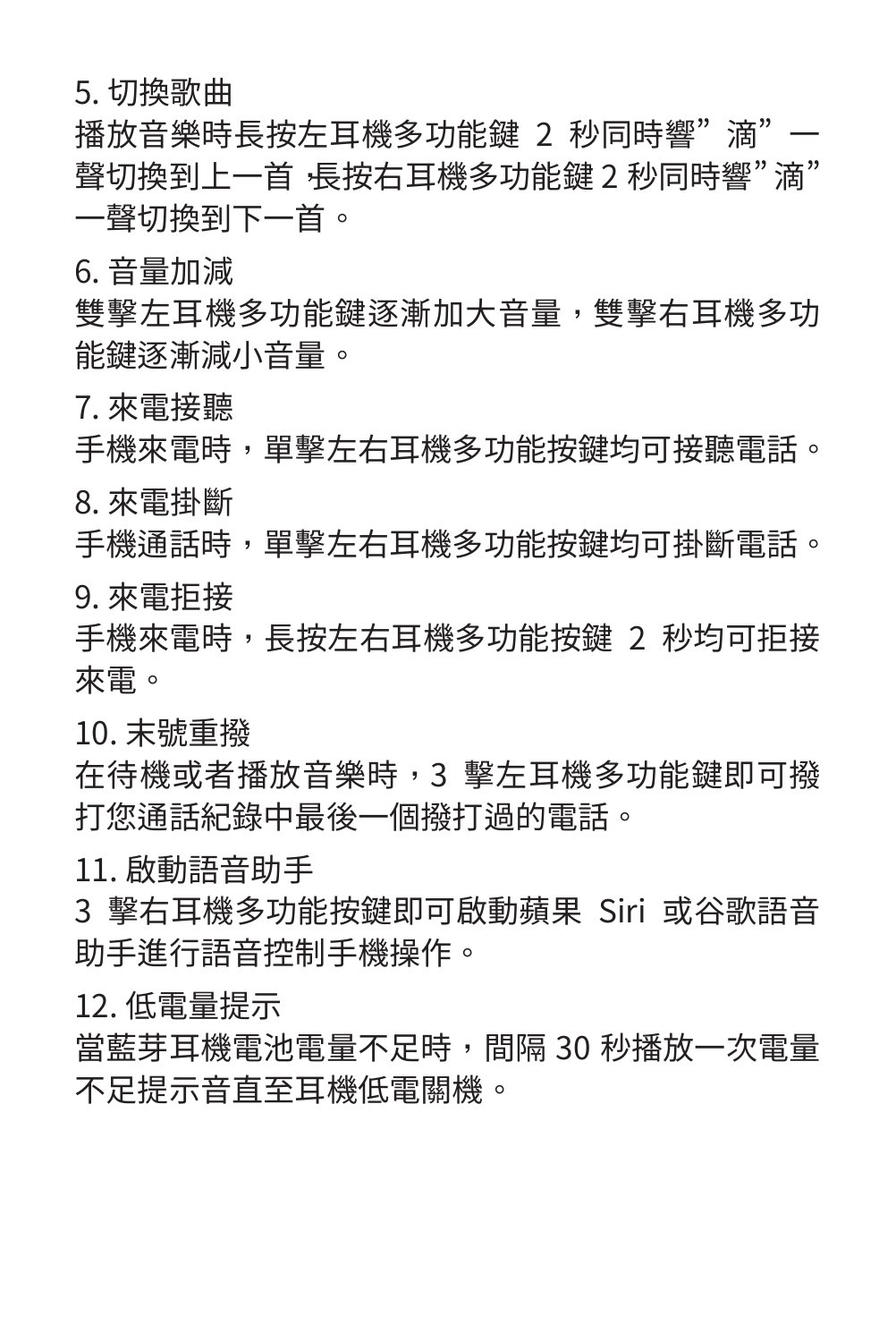## 配對方式

普通配對方式

1. 從充電盒取出耳機或是長按耳機多功能鍵 3 秒開機, 指示燈紅白交替閃爍,進入雙耳機配對狀態。雙耳配對 成功後,會播放配對成功提示音,副耳指示燈滅,主耳指 示燈持續紅白交替閃爍,進入藍牙配對狀態,等待與手 機連接。

2. 啟動手機或者其他設備的藍牙功能,如果是安卓系統 手機或者設備請點擊手機" 搜尋藍牙設備" 選項,如果是 IOS 系統的手機或者設備則會自動搜索設備 ; 當搜尋到該 藍牙耳機的型號後,點擊進入配對 ; 當配對成功後,耳機 會發出連接成功的提示音, 同時指示燈滅。

3. 兩只耳機也可單獨與手機進行配對使用,操作方法可 按上步驟 2 操作手法進行操作。

#### 充電操作

1. 將 Micro USB 充電線一頭插上充電盒的 USB 口,一頭 插上充電器即可幫充電盒充電,LCD 會顯示最新的電量。 2. 幫耳機充電 : 將耳機放入充電盒即可自動充電,充電時 耳機指示燈為紅色,充滿電後熄滅 ; 充電盒的 LCD 會顯 示剩餘電量,當耳機充滿電後,充電盒 LCD 會熄滅。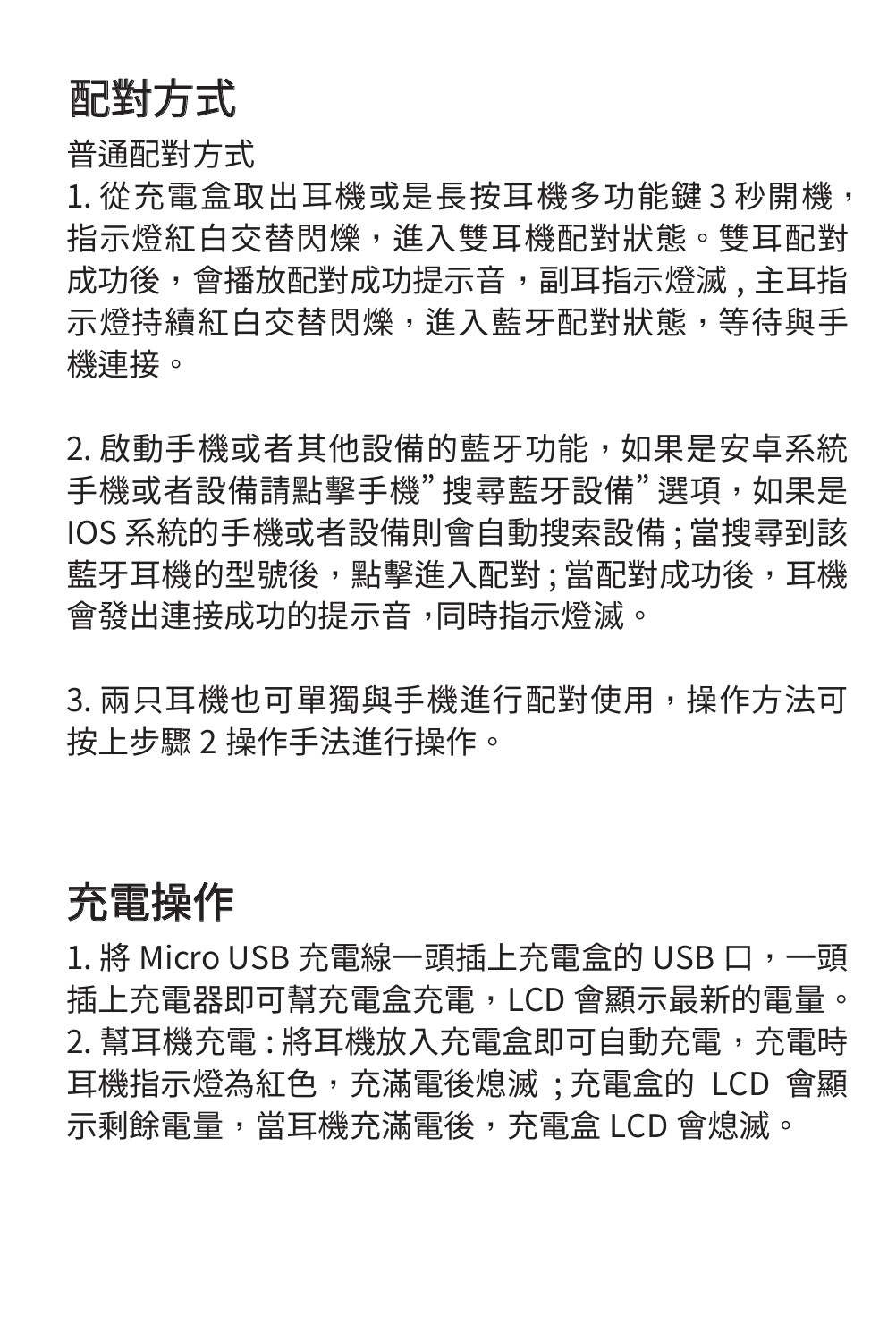#### 注意事項

1. 請在安全的環境下充電。在給充電盒充電時當充電指 示燈指示滿電後請盡快將充電盒與 USB 充電線分開,以 免在長時間插著充電對充電盒造成損傷。

2. 在音樂播放時,請將音樂調至合適音量大小,以免長 期在大音量狀態下對聽力造成損傷。

3. 盡量避免在有干擾源的地方使用本耳機,否則有可能 對耳機信號產生影響。

4. 盡量避免在有腐蝕的環境中使用本耳機,以免對耳機 的功能產生影響。

溫馨提示 : 在您使用本藍牙耳機聽音樂或者通話時,請 注意適當調節音量大小,以免過大的音量對您的聽力造 成影響 !

委製廠商:愛華國際股份有限公司 進口商:中華大雄股份有限公司 地址:新北市深坑區北深路三段141巷5號 電話: 02-2662-4343 商品原產地:中國 (CHINA) 製浩年份: 2021年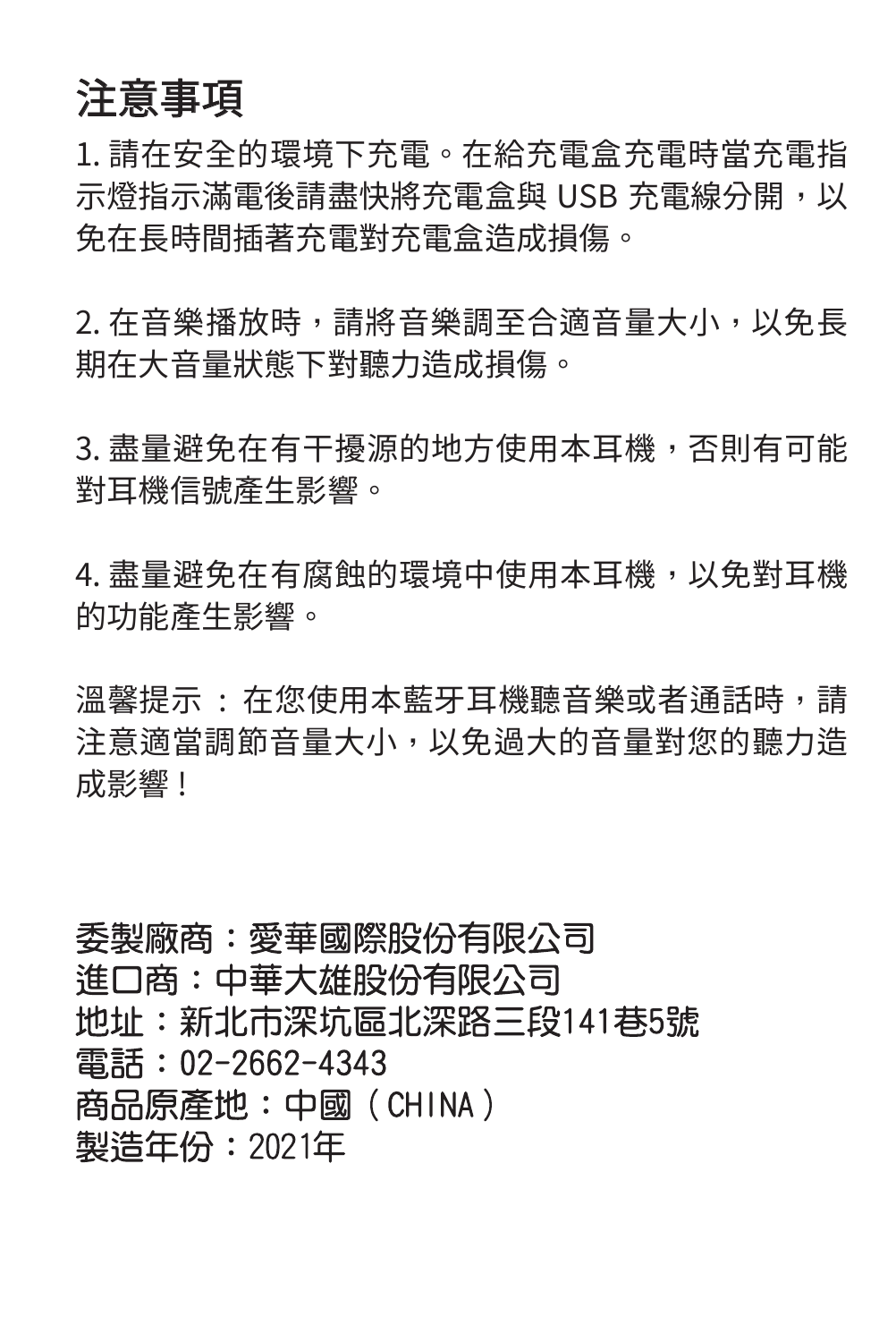# 產品保修卡及服務保證書



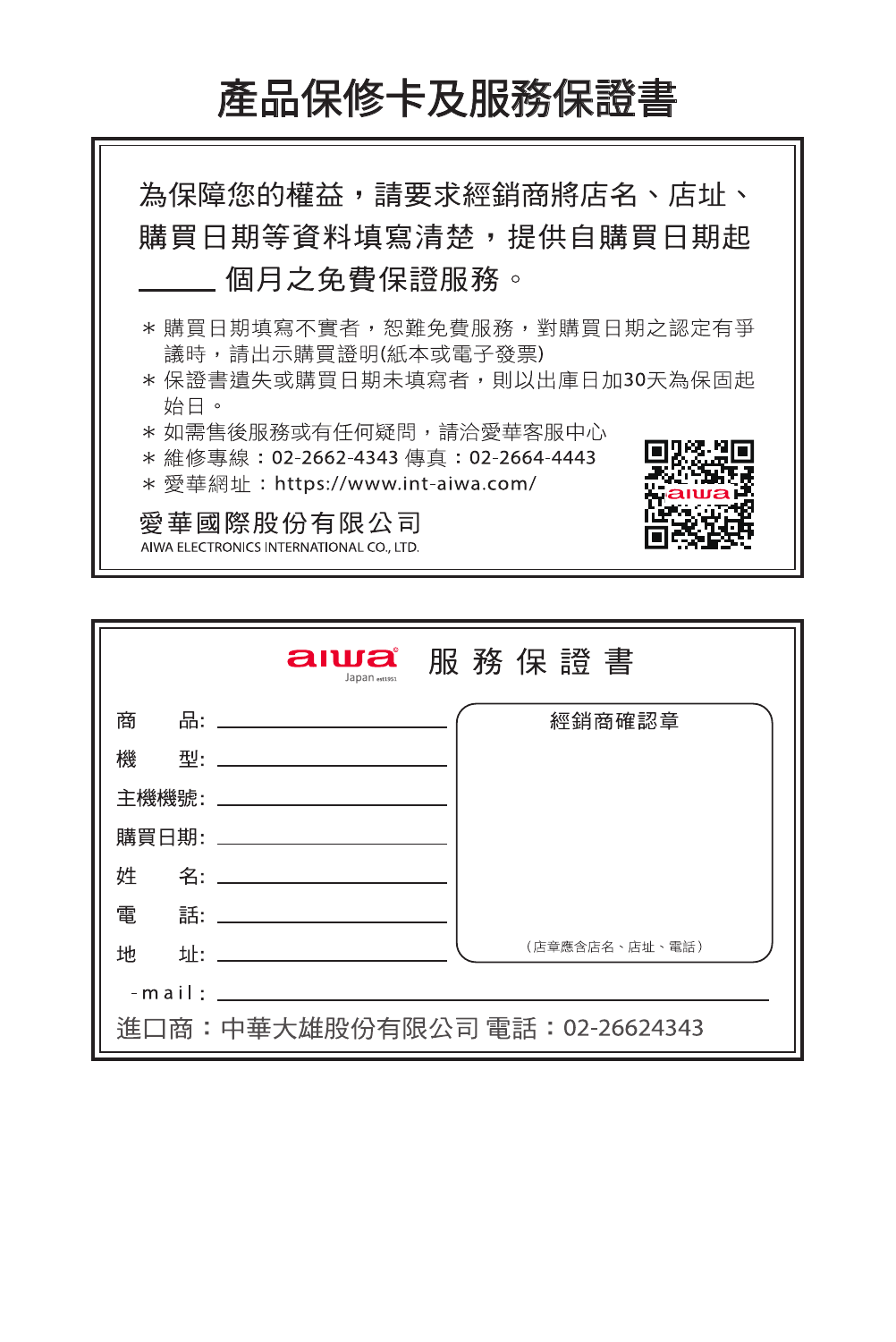

# **AT-X80E** True Wireless Earphones

Designed in Japan アイワ株式会社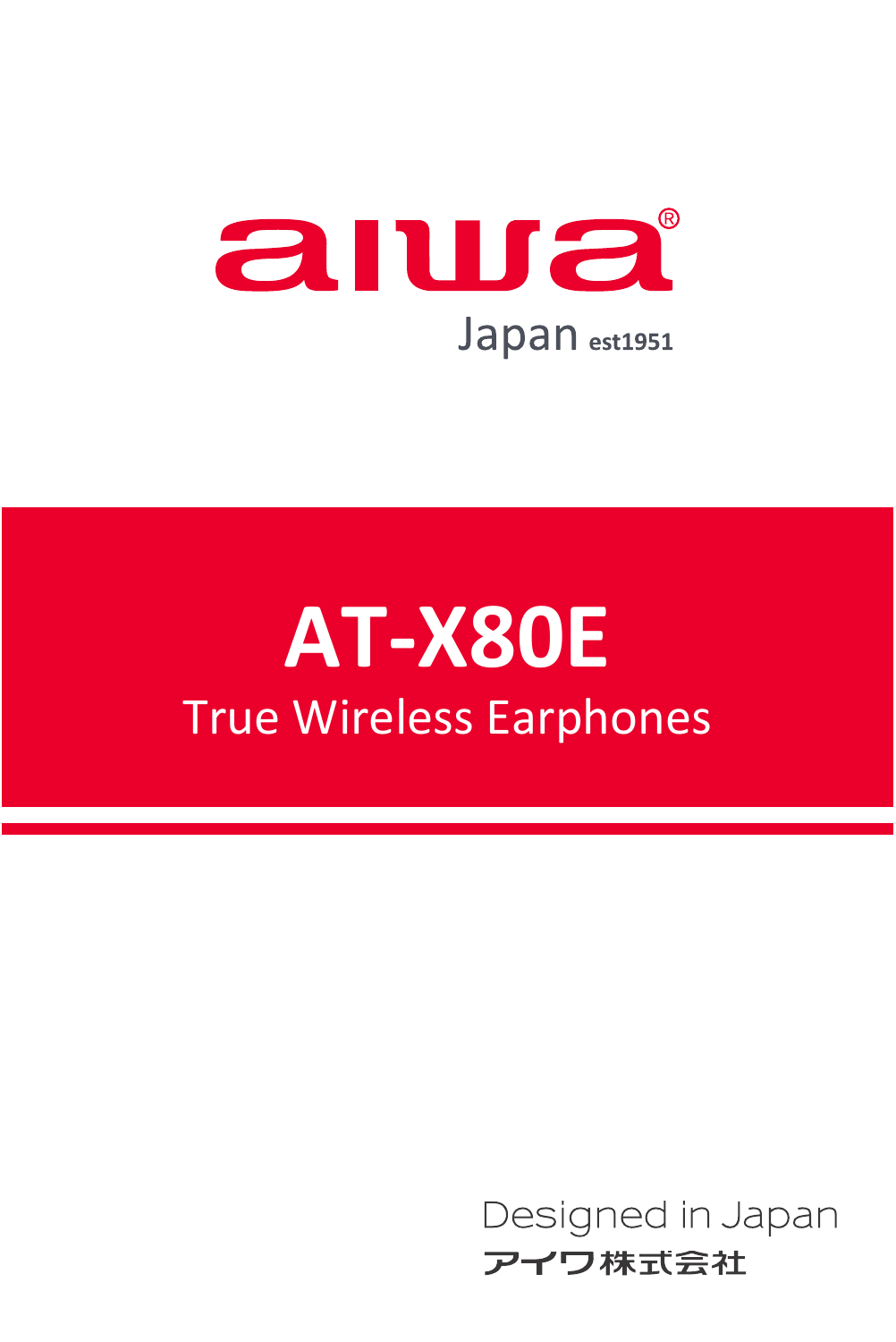# **Product Overview**



# **Unboxing**

- AT-X80E Earbuds
- Portable Charging Case
- Micro-USB Charging Cable
- Silicone Ear-tips
- User' s Manual

Please refrain from using any damaged components; Contact your local authorized AIWA distributor/customer service.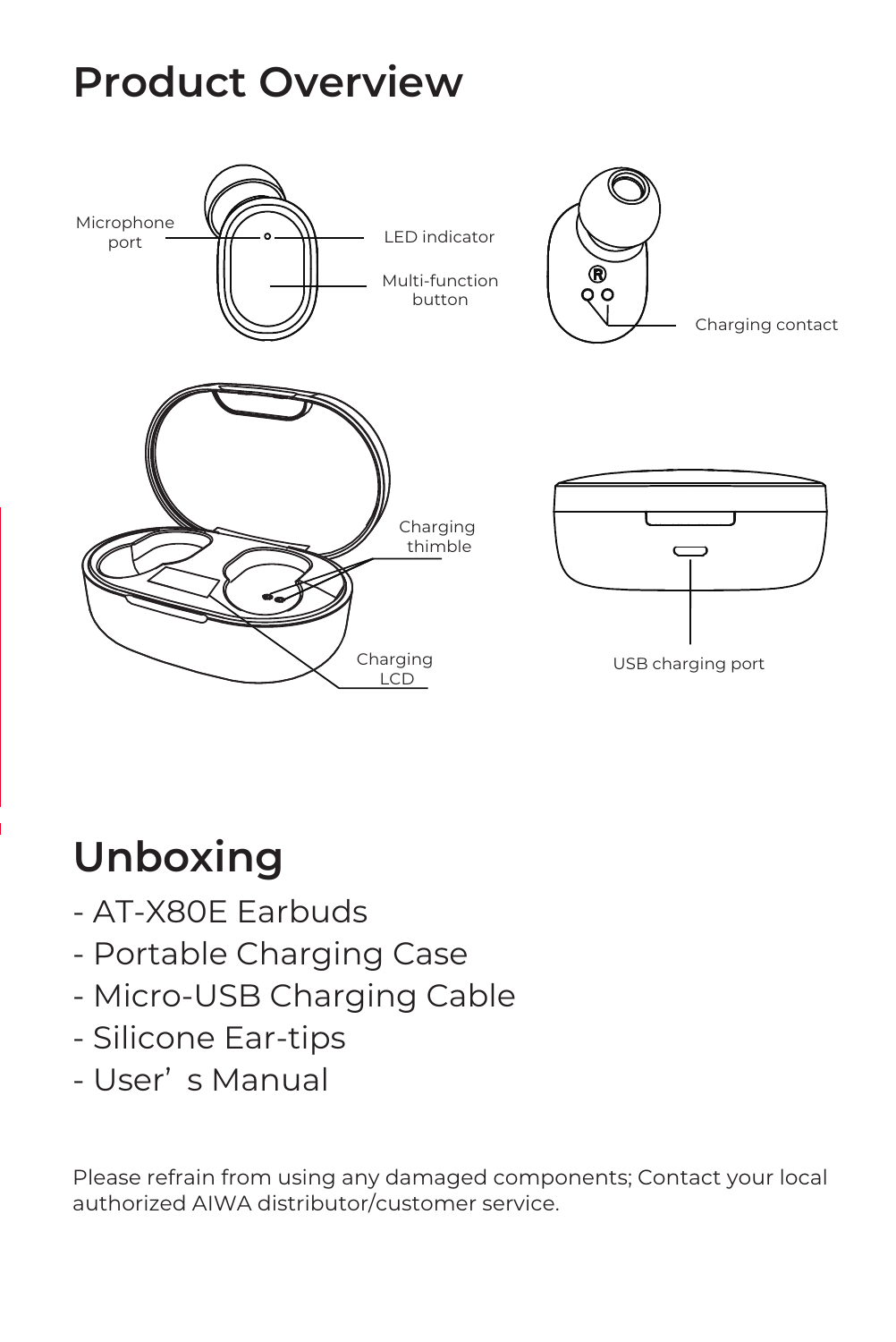# **Product Specifications**

Model Number: AT-X80E BT Version: V5.1 Battery (Earbuds): 3.7V/38mAh Battery (Charging Case): 3.7V/200mAh Supported Profiles: HFP/HSP/A2DP/AVRCP Sensitivity: 94dB ± 3dB S.P.L @ 1KHz Transmission Distance (Estimated): 10 Meters (No Obstacles) Playback / Call Time: 6-8 Hours (With Charging Case) Standby Time: 70 Days Charging Time (Charging Case): 1.5 Hours Charging Time (Earbuds): 1.5 Hours The above are estimated values tested in a practical environment and may vary upon individual usage habits. Charging case holds approximately 1-2 charges of Earbud' s full battery capacity.

# **Product Usage Guide**

POWER ON: (Automatic) : Remove earbuds from charging case. (Manual) : Press and hold both L and R side earbuds for

three (3) seconds.

SHUT DOWN : (Automatic) : Place earbuds back into charging case. (Manual) : Press and hold both L and R side earbuds for

#### five (5) seconds.

AUTOMATIC CONNECTION: AT-X80E would automatically connect with the last connected mobile device.

PLAY/PAUSE:

Click L or R side earbuds ONCE.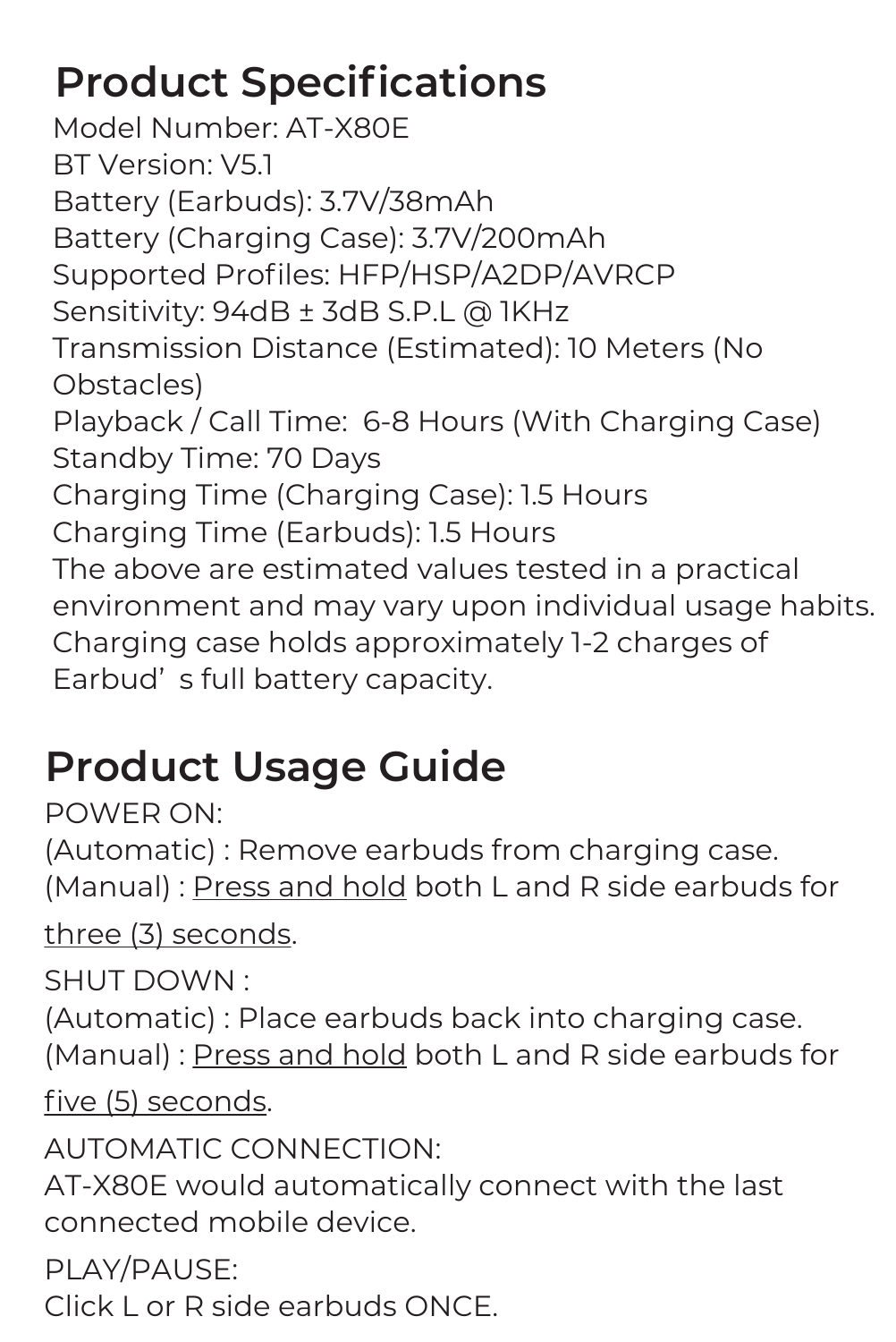PREVIOUS TRACK: Press and hold L side earbud for two (2) seconds (Short "Beep" ).

NEXT TRACK: Press and hold R side earbud for two (2) seconds (Short "Beep" ).

VOLUME + : Double click L side earbud.

VOLUME - : Double click R side earbud.

ANSWER/HANGUP CALLS: Click L or R side earbuds once.

REJECT CALLS: Press and hold L or R side earbuds for two (2) seconds.

REDIAL NUMBER: Triple Click L side earbud.

VOICE ASSISTANT: Triple Click R side earbud.

LOW BATTERY PROMPT: Low battery notification tone will trigger every thirty (30) seconds until earbuds are powered off.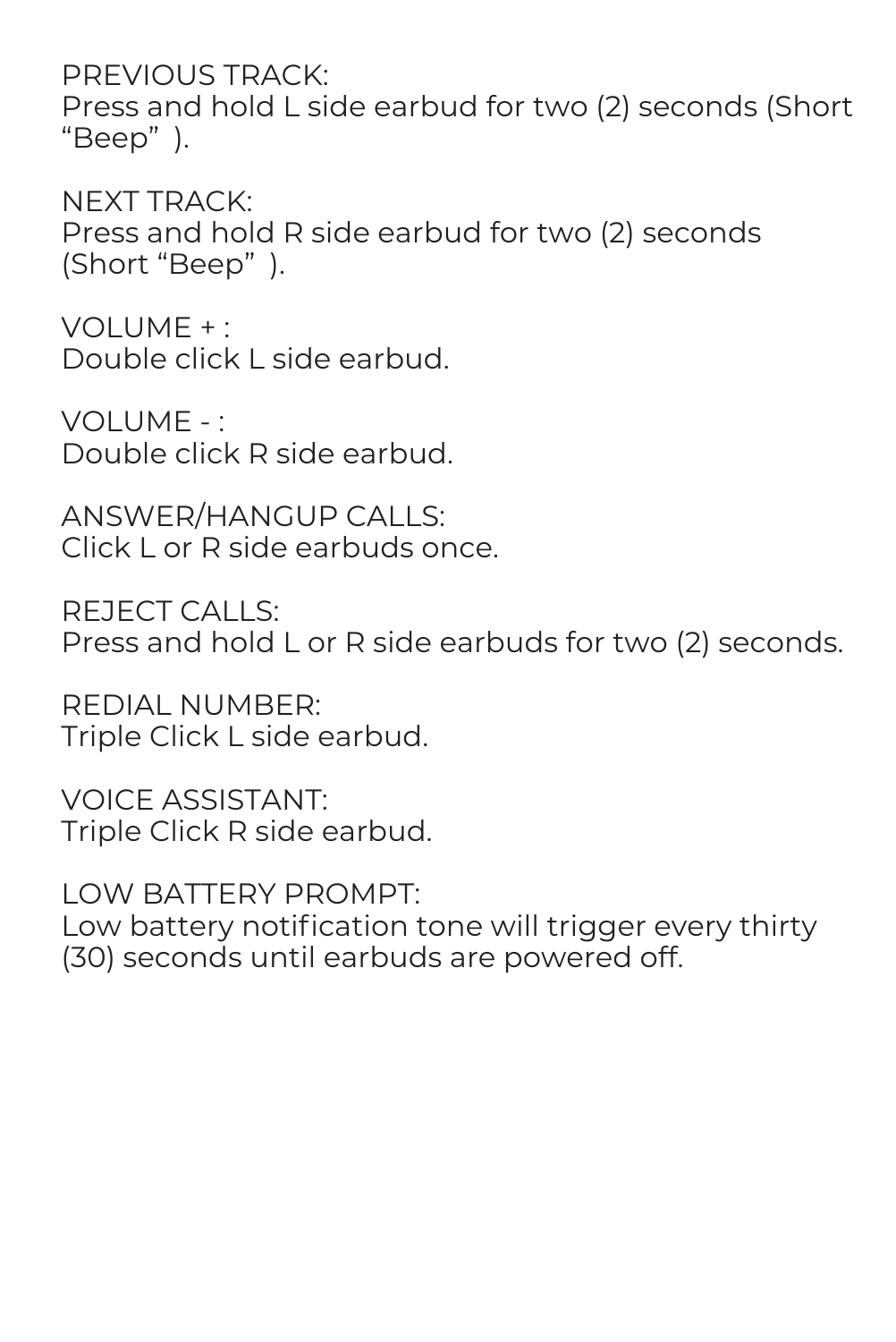# **Connecting the Product**

LINK LEFT (L) AND RIGHT (R) SIDE EARBUDS

- 1. Power on Earbuds (Automatically/Manually).
- Earbuds will enter linking state (Alternating red & 2. white lights)
- 3. Earbuds will link automatically with each other (Sound prompt, One side indicator light will extinguish, the other side will remain alternating red & white (either earbud)
- 4. Earbuds are now linked to each other and is ready to be paired with mobile device.

PAIR MOBILE DEVICE WITH EARBUDS

- 1. Turn on Bluetooth (BT) on your mobile device.
- 2. Turn on Earbuds.
- Search and connect to "AT-X80E" from your mobile 3. device.

"Beep" prompt sound (R side) indicates successful pairing.

Extinguished indicator lights on both earbuds indicates successful pairing.

SINGLE EARBUD PAIRING

Please refer to the same pairing method (PAIR MOBILE DEVICE WITH EARBUDS) as mentioned above.

# **Charging**

CHARGING THE CHARGING CASE:

Connect Micro-USB charging cable from a power converter/plug to the designated charging port on the charging case.

Built-in LCD display will reflect the current battery level.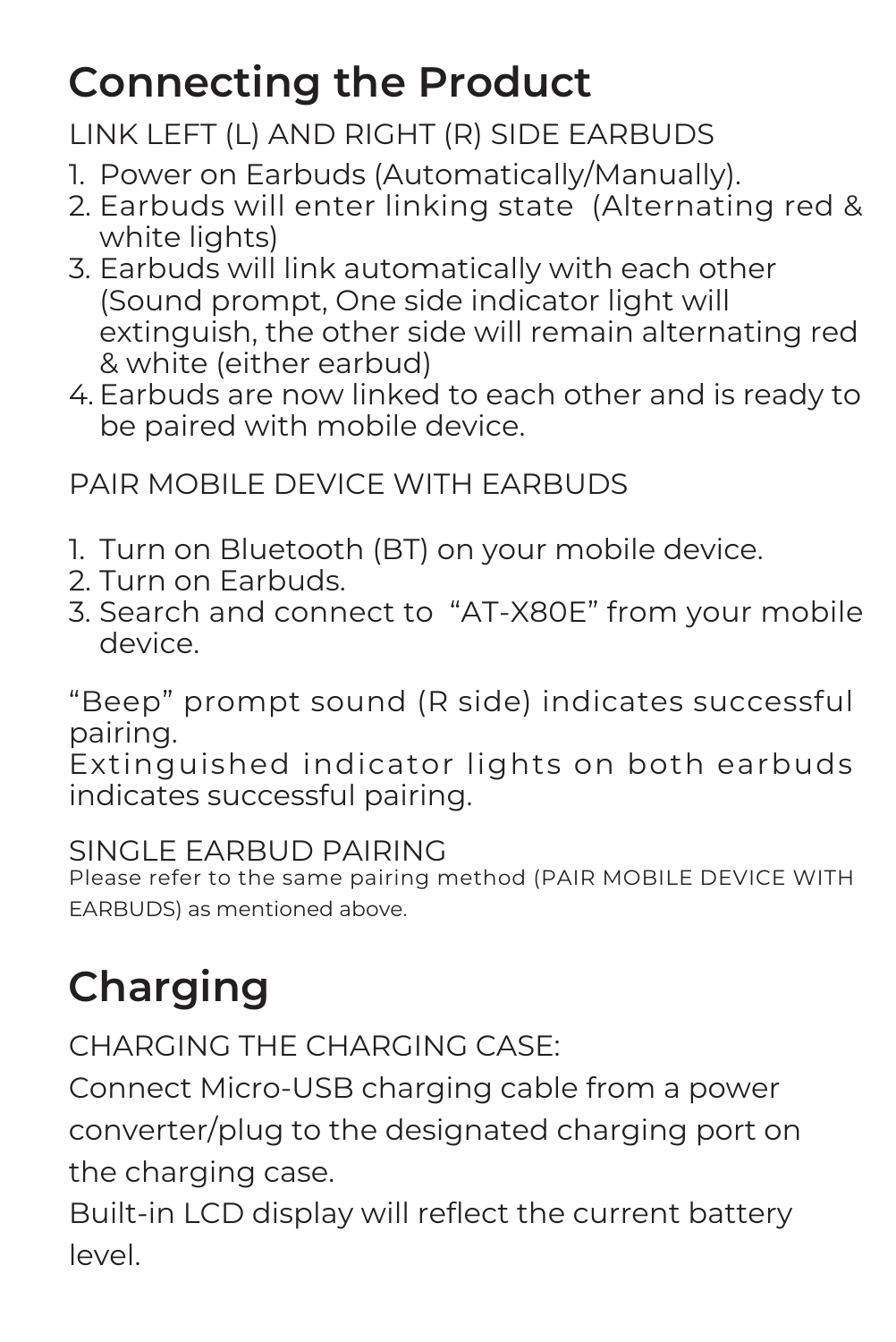CHARGING THE EARBUDS:

Place earbuds back into charging case to charge earbuds.

Earbuds indicator lights lighting up in red indicates charging in progress.

Earbuds indicator lights OFF indicates earbuds fully charged.

Built-in LCD will reflect current battery level of the earbuds.

Built-in LCD will turn off upon earbuds full charge.

## **Precautions**

- 1. Please charge device in a safe environment. Kindly avoid overcharging the device.
- 2. Please adjust the playback volume to an appropriate level to avoid hearing damage/ loss of awareness to your surroundings.
- 3. Avoid using earbuds in a place where there might be interference signals.
- 4. Avoid using earbuds in a potentially dangerous situation/ harmful environment that might cause harm to the user/ product itself.